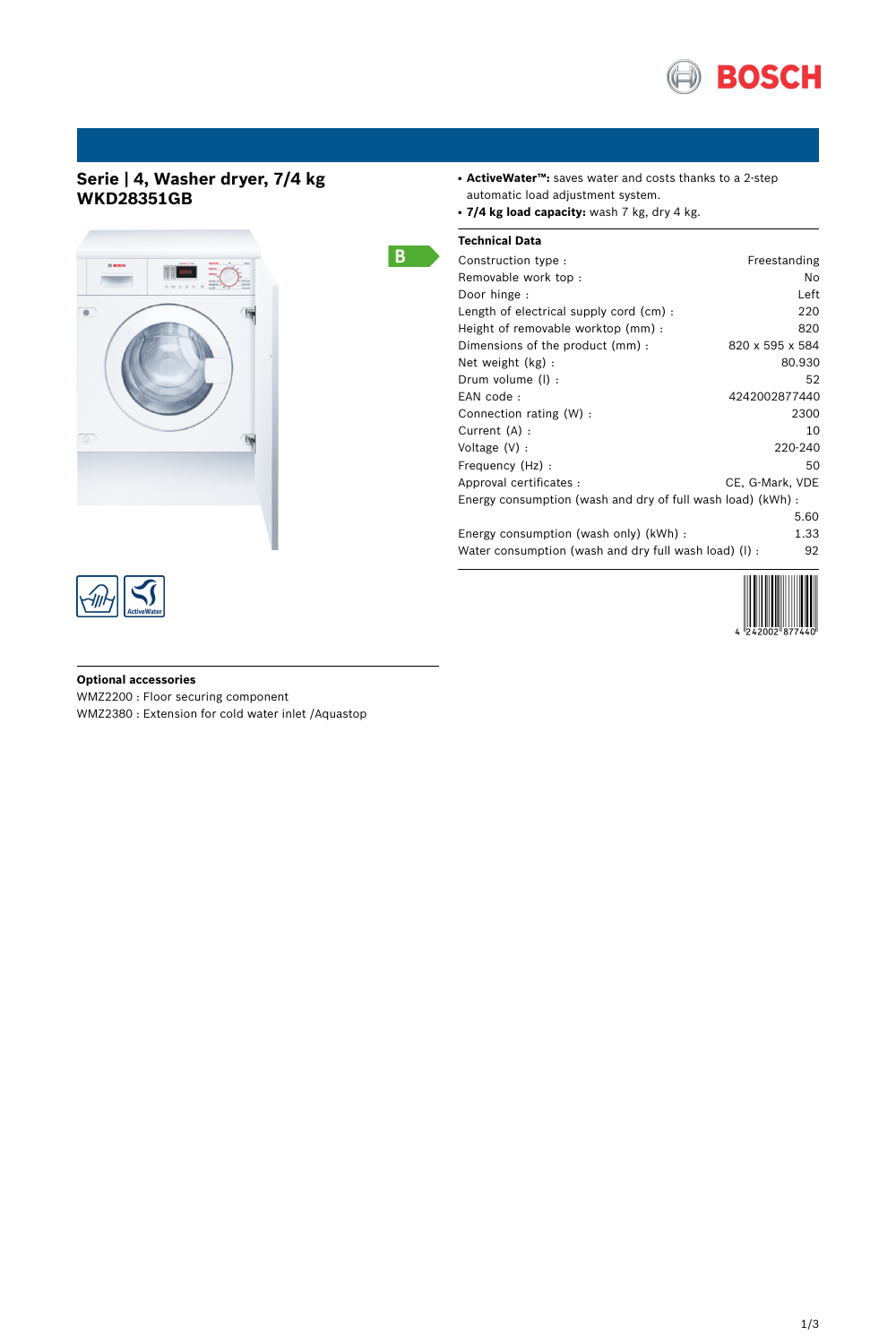

## Serie | 4, Washer dryer, 7/4 kg **WKD28351GB**

#### **Performance**

- Label: Energy efficiency B at a range of energy efficiency classes from A to G / Washing performance A
- Maximum spin speed :1355 rpm\*\*
- Capacity: 7 kg washing, 4 kg drying
- Non-stop wash and dry programme 4 kg
- Energy consumption wash and dry 5.6 kWh Water consumption wash and dry 92 litres
- Drum volume: 52 litres
- Noise level: washing 57 dB (re 1pW) Noise level: spinning 74 dB (re 1pW)

#### **Programmes/functions**

- Special programmes: Mixed load, rinsing/spinning, Drain / Spin, Handwash/Wool, Delicates 30°C
- Fully electronic control dial for all wash and special programmes
- Special programme drying: fluff removal cycle
- Option buttons: menu, select

#### **K e y f e a t u r e s**

- AquaSpa wash system
- time selection options
- AquaSpa wash system

#### **A d d i t i o n a l f e a t u r e s**

- Buttons: Start, Spin speed reduction, Change, menu, drying time and 24 hour time delay Start time delay
- Large display for programme progress indication, temperature, spin speed, time remaining and 24 hours time delay, and indication of drying level
- Safeguard monitoring system adjusts load distribution and programme settings to protect clothes
- Multiple Water Protection
- Foam detection system
- Buzzer to indicate the end of cycle
- Child lock
- Metal door catch
- Reload facility

#### **Technical Information**

- Dimensions (H X W X D): 82 x 59.5 x 58.4 cm
- White door with 180° opening door and 30 cm porthole opening
- Left hinged door
- adjustable base height: 16.5 cm
- adjustable base depth: 6 cm
- \*\* Values are rounded.